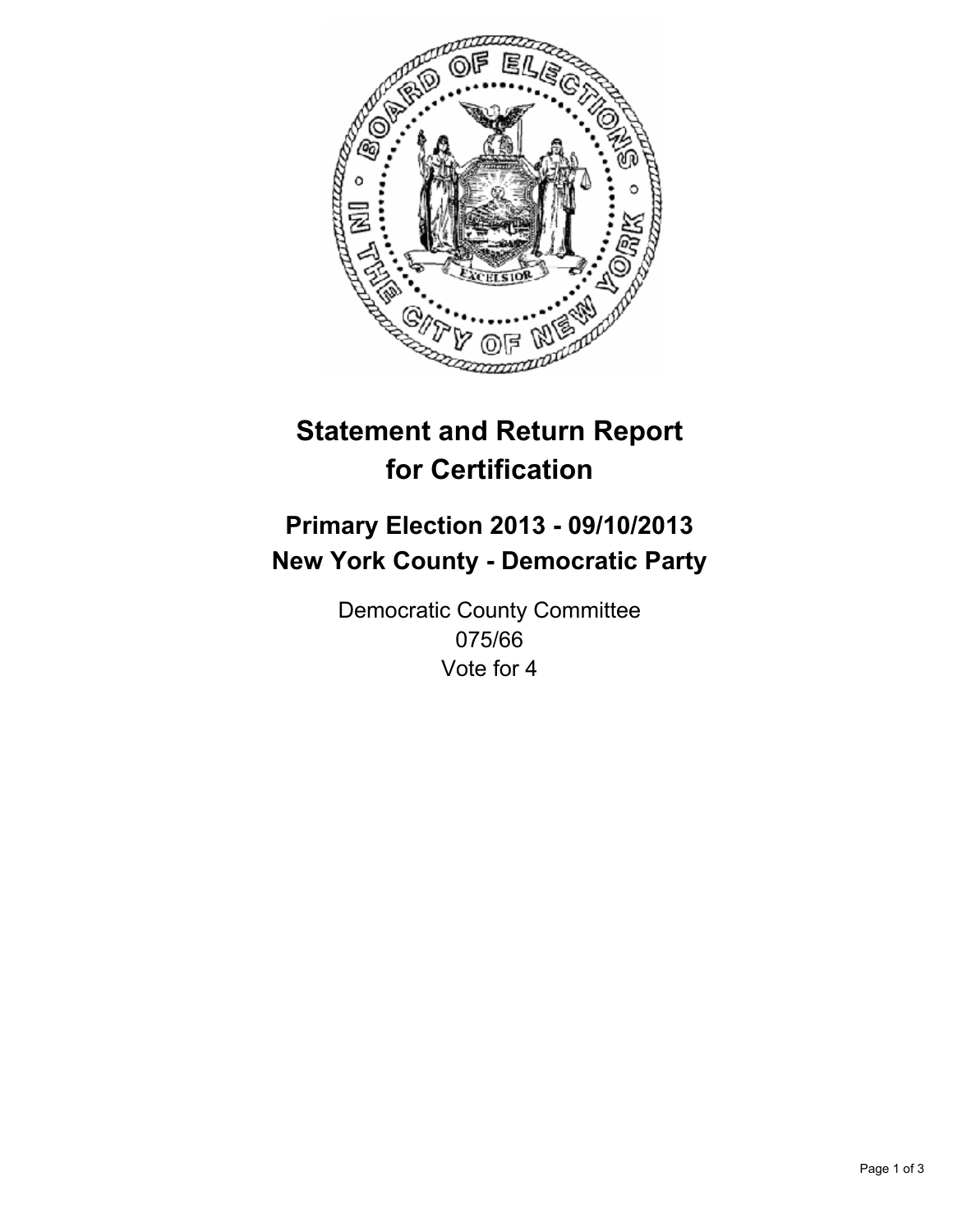

### **Assembly District 66**

| <b>EMERGENCY</b>               |     |
|--------------------------------|-----|
| ABSENTEE/MILITARY              | 8   |
| <b>FEDERAL</b>                 | 0   |
| SPECIAL PRESIDENTIAL           | 0   |
| <b>AFFIDAVIT</b>               | 2   |
| <b>CLARE SAVIOLA</b>           | 49  |
| <b>CONSTANCE SIMARI</b>        | 40  |
| <b>EARL SHIELD</b>             | 25  |
| <b>BENJAMIN B. GREEN</b>       | 52  |
| <b>CHRISTINE M. MCLAUGHLIN</b> | 69  |
| <b>MAURY SCHOTT</b>            | 33  |
| <b>Total Votes</b>             | 268 |